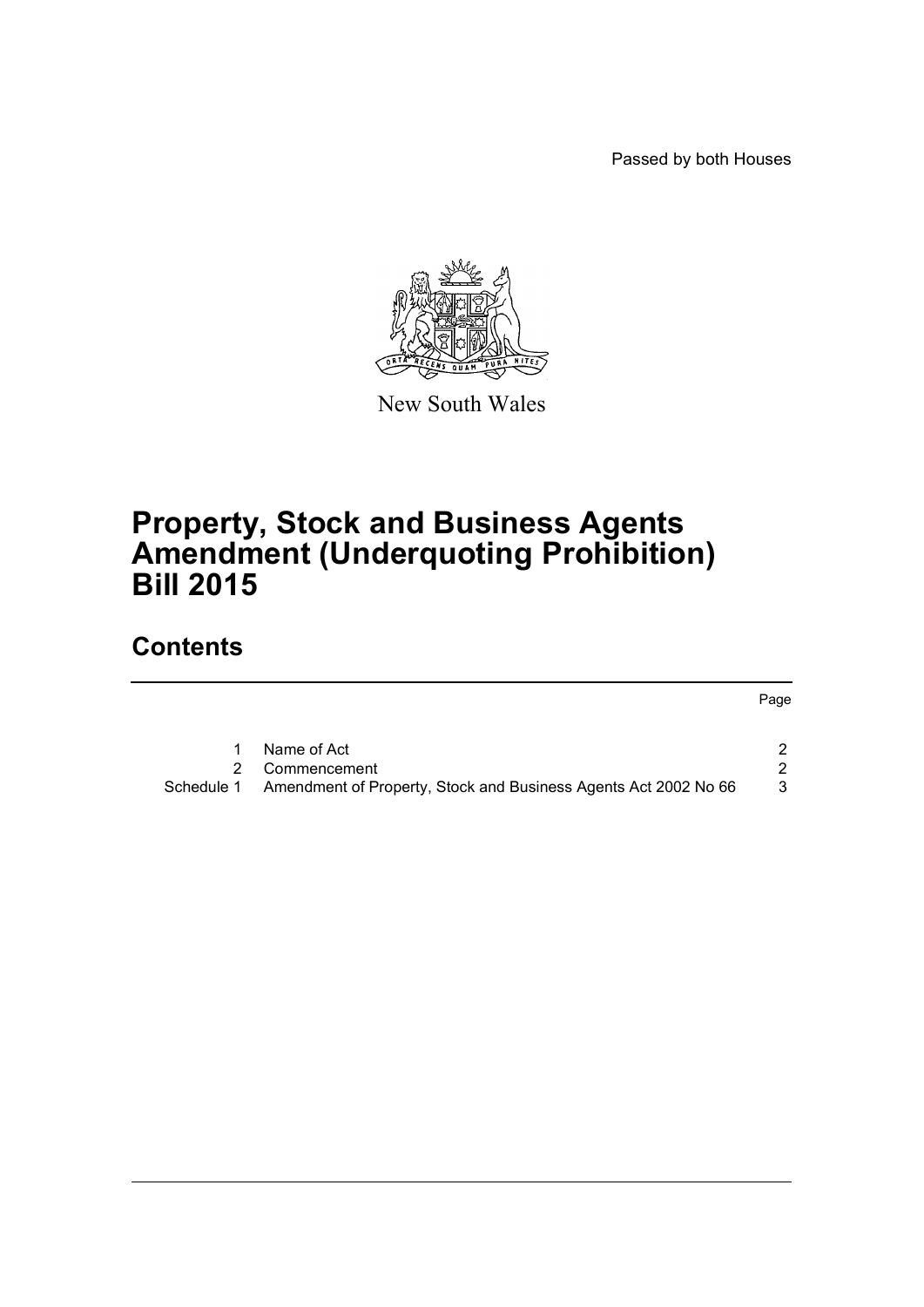*I certify that this public bill, which originated in the Legislative Assembly, has finally passed the Legislative Council and the Legislative Assembly of New South Wales.*

> *Clerk of the Legislative Assembly. Legislative Assembly, Sydney,* , 2015



New South Wales

# **Property, Stock and Business Agents Amendment (Underquoting Prohibition) Bill 2015**

Act No , 2015

An Act to amend the *Property, Stock and Business Agents Act 2002* to make further provision with respect to underquoting by real estate agents; and for other purposes.

*I have examined this bill and find it to correspond in all respects with the bill as finally passed by both Houses.*

*Assistant Speaker of the Legislative Assembly.*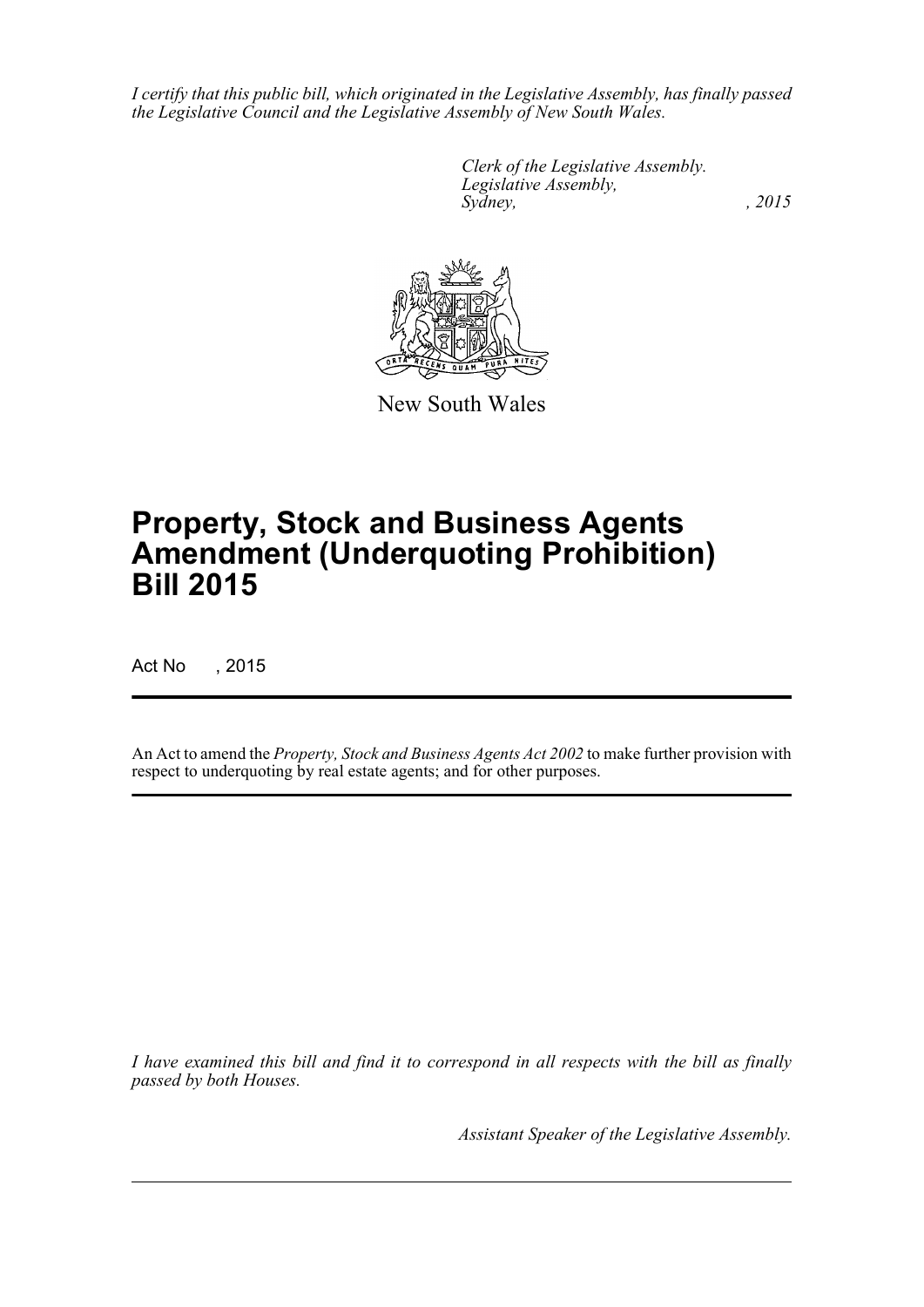Property, Stock and Business Agents Amendment (Underquoting Prohibition) Bill 2015 [NSW]

## <span id="page-2-0"></span>**The Legislature of New South Wales enacts:**

### **1 Name of Act**

This Act is the *Property, Stock and Business Agents Amendment (Underquoting Prohibition) Act 2015*.

## <span id="page-2-1"></span>**2 Commencement**

This Act commences on a day or days to be appointed by proclamation.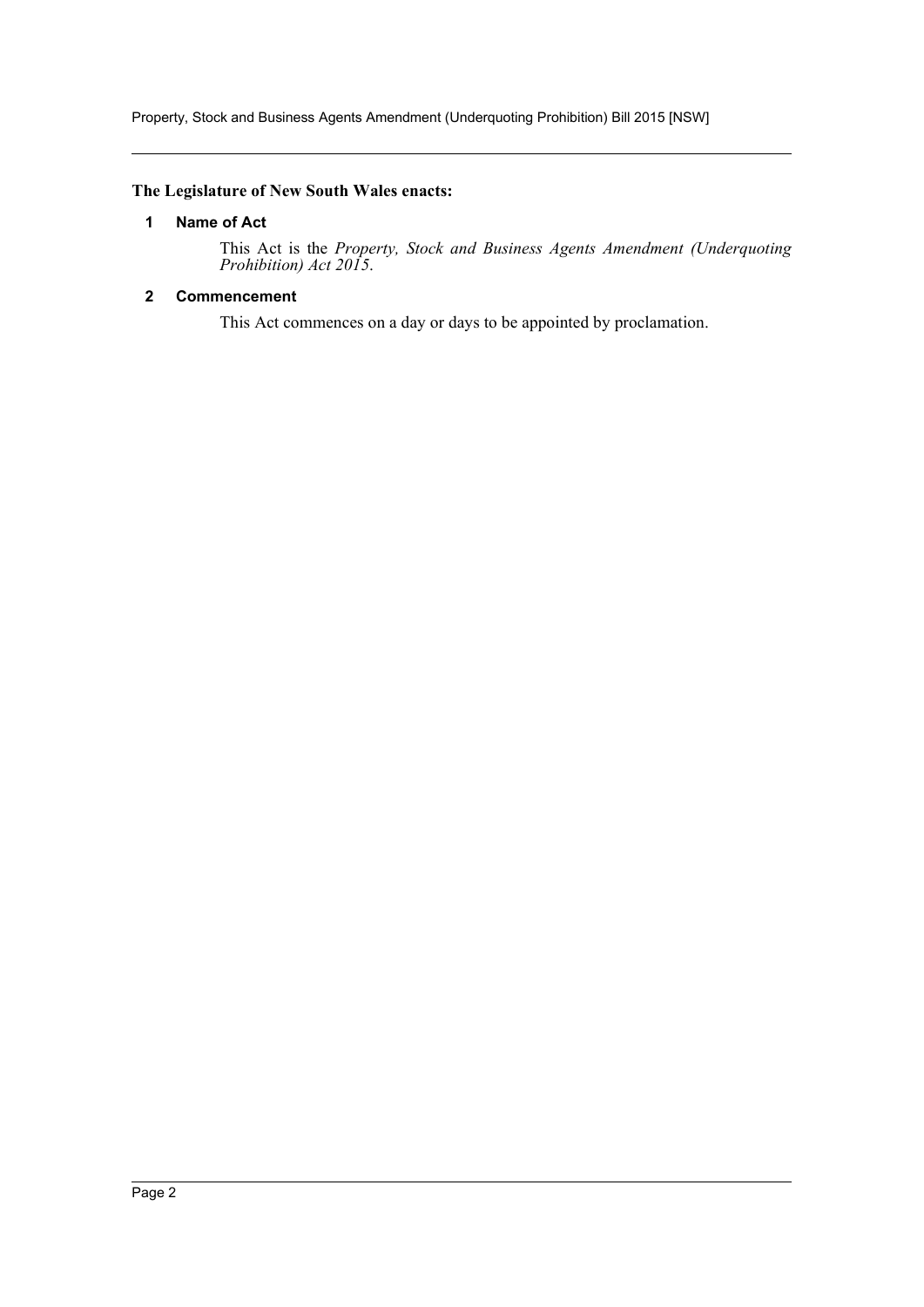Property, Stock and Business Agents Amendment (Underquoting Prohibition) Bill 2015 [NSW] Schedule 1 Amendment of Property, Stock and Business Agents Act 2002 No 66

## <span id="page-3-0"></span>**Schedule 1 Amendment of Property, Stock and Business Agents Act 2002 No 66**

#### **[1] Section 51 Publishing false or misleading advertisements**

Omit section 51 (3) (e). Insert instead:

(e) disseminated by means of a website, email or other electronic communication.

#### **[2] Sections 72–73B**

Omit sections 72 and 73. Insert instead:

#### **72 Definitions**

(1) In this Division:

*agency agreement* for the sale of residential property, includes an agency agreement for the sale of residential property by auction.

*estimated selling price* for a residential property, means the price or price range specified, under section 72A, in the agency agreement for the sale of the property as the agent's estimate of the likely selling price of the property.

*publish* an advertisement means:

- (a) insert the advertisement in any newspaper, periodical publication or other publication, or
- (b) publicly exhibit the advertisement in, on, over or under any building, vehicle or place (whether or not a public place and whether on land or water), or in the air in view of persons being or passing in or on any street or public place, or
- (c) include the advertisement in any document gratuitously sent or delivered to any person or thrown or left on premises occupied by any person, or
- (d) broadcast the advertisement by radio or television, or
- (e) disseminate the advertisement by a website, email or other electronic communication.
- (2) For the purposes of this Division, a price is less than an estimated selling price that is expressed as a price range if it is lower than the lowest price in the range.
- (3) For the purposes of this Division, a statement is made in the course of marketing a residential property if the statement is made:
	- (a) in an advertisement, or in arranging an advertisement, in respect of the property that is published or caused to be published by the agent, or
	- (b) to any person (orally or in writing) in connection with the proposed sale of the property.

#### **72A Estimated selling price in agency agreement for sale of residential property**

- (1) A real estate agent must not enter into an agency agreement with a person for the sale of residential property unless the agreement includes the agent's estimate of the likely selling price of the property.
- (2) A real estate agent's estimate of the likely selling price of a property may be expressed as a price range, but only if the highest price in the price range exceeds the lowest price by not more than 10 per cent of the lowest price.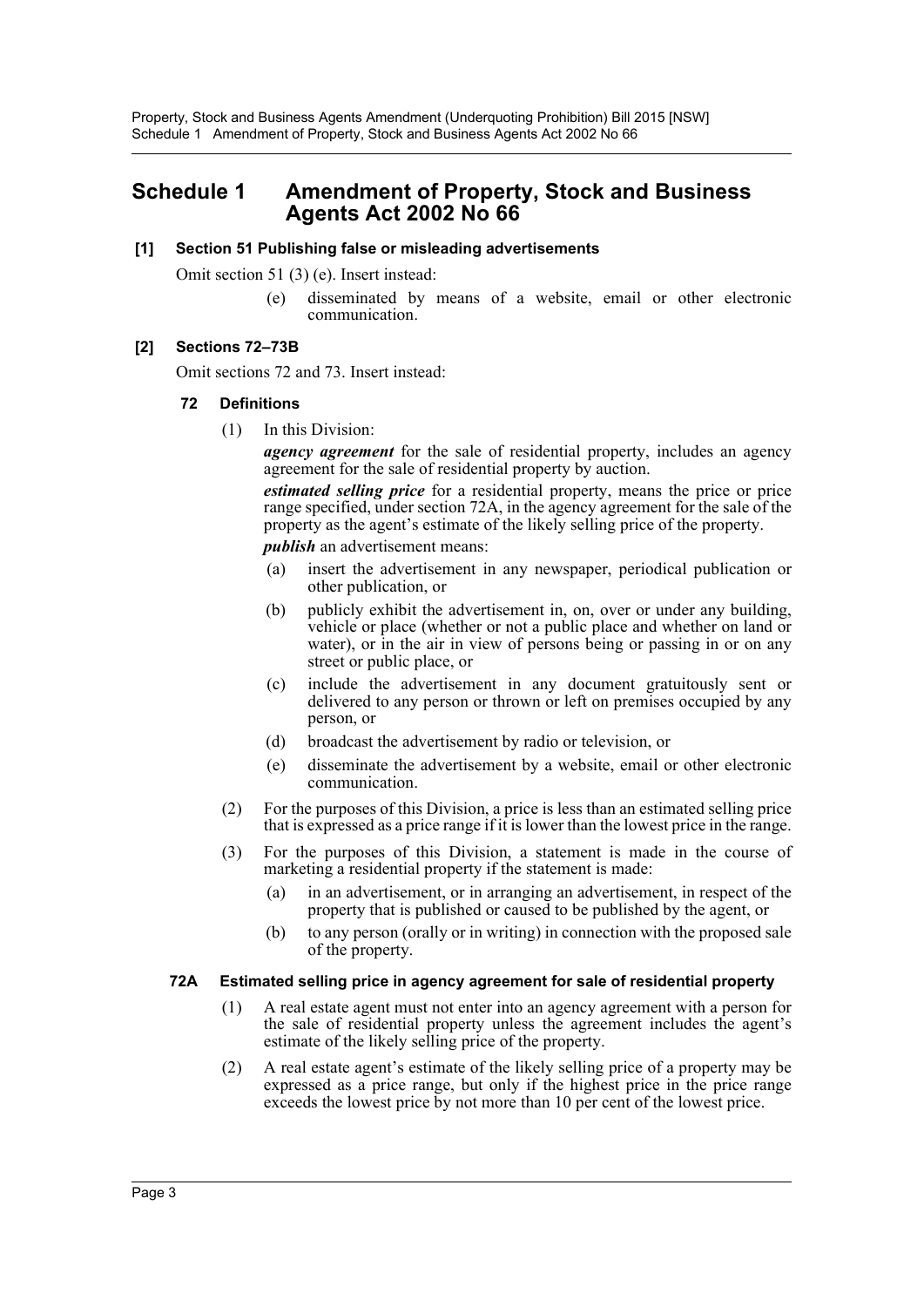- (3) A real estate agent must ensure that the estimated selling price of a residential property is, and remains, a reasonable estimate of the likely selling price of the property.
- (4) A real estate agent must ensure that the estimated selling price is revised if it ceases to be a reasonable estimate of the likely selling price of a property, by:
	- (a) notifying the other party to the agency agreement, in writing, of the revised estimated selling price, and
	- (b) amending the agency agreement.
- (5) A real estate agent must, before or when specifying an estimated selling price or revising an estimated selling price, provide the seller or prospective seller of the property with evidence of the reasonableness of the estimated selling price.
- (6) A real estate agent who fails to comply with subsection  $(1)$ ,  $(3)$ ,  $(4)$  or  $(5)$  is guilty of an offence.

Maximum penalty: 200 penalty units.

## **73 Underquoting in advertisements for residential property**

(1) A real estate agent must not publish or cause to be published an advertisement in relation to the sale of a residential property that indicates or suggests a selling price for the property that is less than the estimated selling price for the property.

Maximum penalty: 200 penalty units.

- (2) A real estate agent must not publish or cause to be published an advertisement in relation to the sale of a residential property that includes the phrase "offers above" or "offers over" (or similar symbols or words in any language) a specified selling price or price range. Maximum penalty: 200 penalty units.
- (3) A real estate agent must, as soon as practicable after revising the estimated selling price for a residential property, take all reasonable steps to amend or retract any advertisement published in relation to the property that includes an advertised selling price for the property that is less than the revised estimated selling price.

Maximum penalty: 200 penalty units.

## **73A Underquoting in representations by real estate agents**

(1) A real estate agent acting pursuant to an agency agreement for the sale of residential property or an agent's employee must not, by a statement made in the course of marketing the property, represent to a buyer or prospective buyer that the property is likely to be sold for a price that is less than the estimated selling price for the property.

Maximum penalty: 200 penalty units.

(2) In addition to any penalty that it imposes under this section, a court may order that a person found guilty of an offence under this section is to pay to the credit of the Compensation Fund the whole or any part of any fees or commission paid to the real estate agent in relation to the sale of the property concerned.

### **73B Real estate agents to keep record of quotes**

(1) A real estate agent who makes a statement in the course of marketing a residential property to a buyer, prospective buyer, seller or prospective seller that the property is likely to be sold for a specified price or within a specified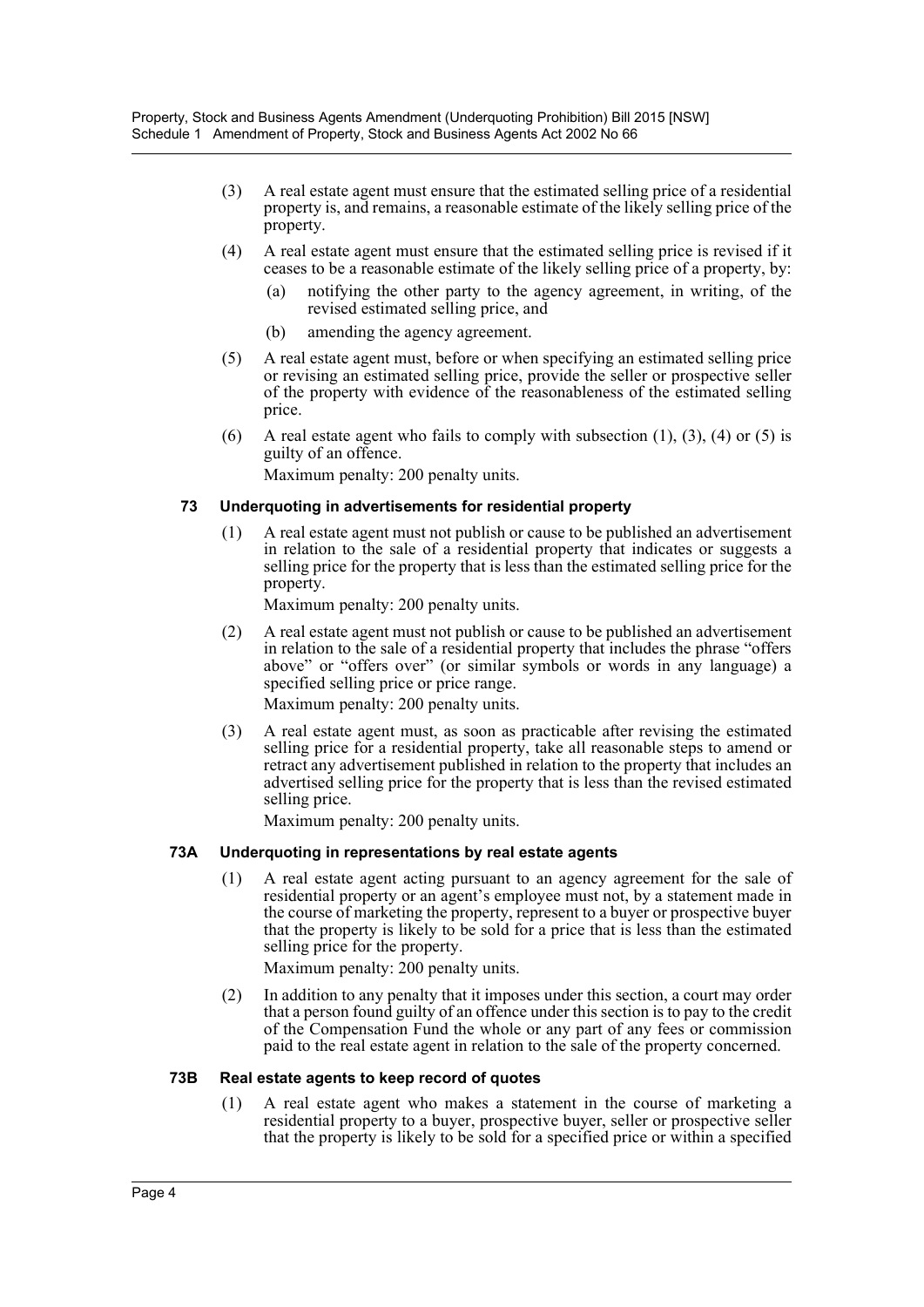Property, Stock and Business Agents Amendment (Underquoting Prohibition) Bill 2015 [NSW] Schedule 1 Amendment of Property, Stock and Business Agents Act 2002 No 66

> price range, must make a written record of the statement in accordance with subsection (2).

Maximum penalty: 200 penalty units.

- (2) The record of the statement must:
	- (a) contain the address of the property concerned, the price or price range, the date and time of the representation and any other information that is prescribed by the regulations for the purposes of this section, and
	- (b) be kept at the real estate agent's principal place of business for at least 3 years.

#### **[3] Sections 75 and 76**

Omit the sections.

#### **[4] Schedule 1 Savings and transitional provisions**

Insert at the end of clause 1 (1):

any other Act that amends this Act

#### **[5] Schedule 1, Part 5**

Insert after clause 26:

## **Part 5 Provisions consequent on enactment of Property, Stock and Business Agents Amendment (Underquoting Prohibition) Act 2015**

#### **27 Definitions**

In this Part:

*2015 amending Act* means the *Property, Stock and Business Agents Amendment (Underquoting Prohibition) Act 2015*.

*existing agency agreement* means an agency agreement for the sale of residential property entered into before the commencement of Schedule 1 [2] to the 2015 amending Act.

#### **28 Continuation of existing Division**

Except as provided by clause 29, Division 3 of Part 5 of the Act (as in force immediately before the commencement of Schedule 1 [2] to the 2015 amending Act) continues to apply in relation to any act, matter or thing done in accordance with an existing agency agreement.

#### **29 Estimated selling price in existing agency agreements for the sale of residential property**

- (1) Sections 73 and 73A (as substituted and inserted, respectively, by the 2015 amending Act) extend to any act, matter or thing done after the commencement of those sections in connection with the sale of a residential property in accordance with an existing agency agreement.
- (2) An estimate of the likely selling price or price range of residential property, however described, specified in an existing agency agreement is, for the purposes of the application of those sections by subclause (1), taken to be an estimated selling price for the property.